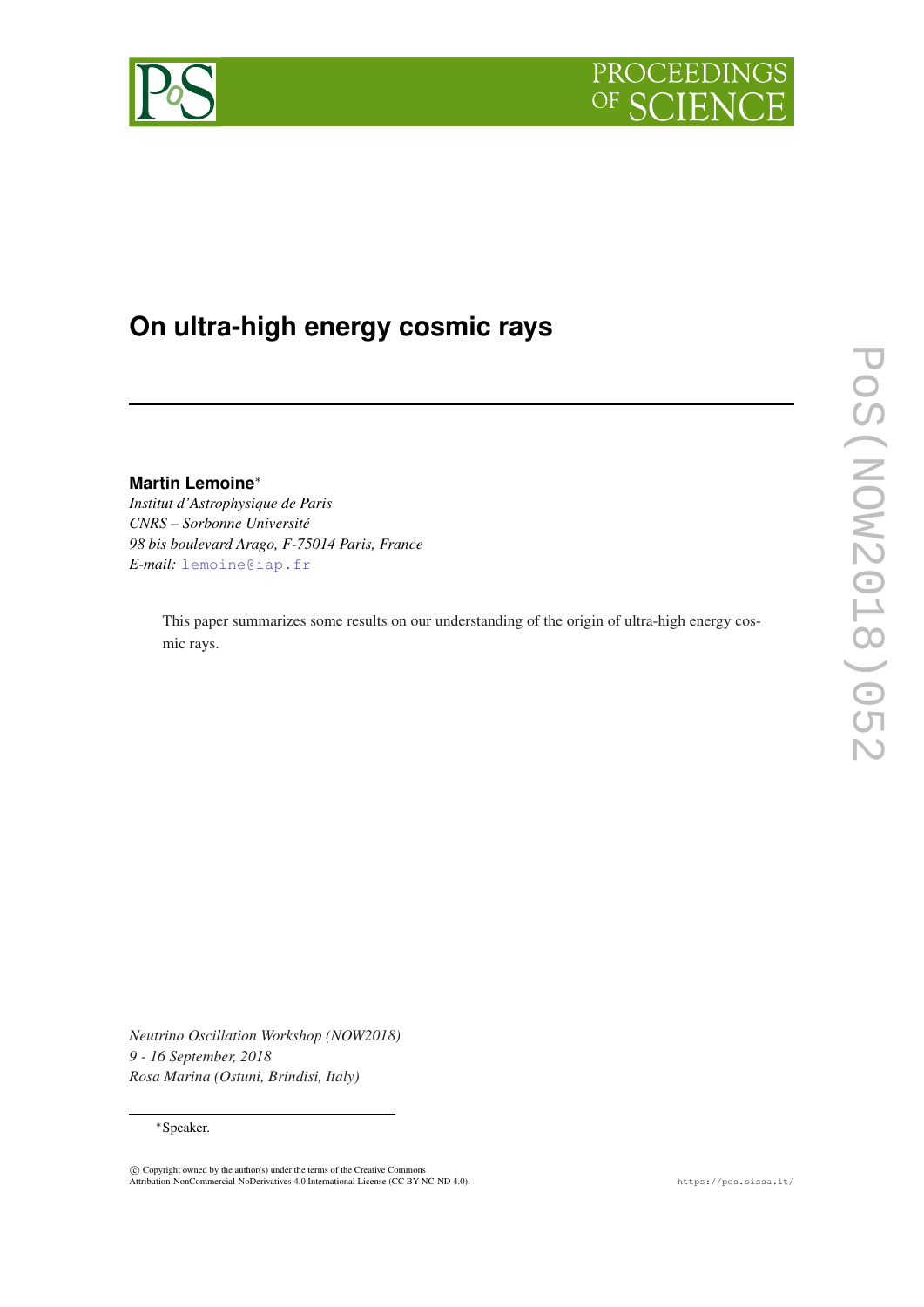# 1. Constraints on the sources

How ultra-high energy cosmic rays (UHECR) can be accelerated to energies  $\geq 10^{20}$  eV and in what astrophysical source, remains a long-standing enigma of high-energy astroparticle physics. The development of gigantic experiments in recent decades has permitted key advances, in particular the detection of the high-energy cut-off of the Greisen-Zatsepin-Kuzmin (GZK) effect, at an energy  $E_{GZK} \simeq 5 \times 10^{19}$  eV, where the Universe becomes opaque to ultra-high energy protons or nuclei due to photohadronic interactions off diffuse radiative backgrounds<sup>1</sup>.

## 1.1 Particle acceleration

To appreciate the challenge of accelerating particles up to GZK energies, consider the following relativistic generalization of the Hillas bound [[1](#page-3-0)], e.g. [\[2\]](#page-3-0) and references therein. Writing the timescale of particle acceleration in the source comoving frame as  $t_{\text{acc}} \equiv \mathscr{A} t_{\text{g}}$ , and bounding it by above with the dynamical timescale<sup>2</sup>,  $t_{dyn} = R/(\Gamma \beta c)$ , one derives a lower bound on the magnetic luminosity of the source to produce particles of charge *Z* and energy  $E_{20} 10^{20}$  eV:

$$
L_B \gtrsim 10^{45} \, \mathscr{A}^2 \left( E_{20}/Z \right)^2 \, \text{erg/s} \,. \tag{1.1}
$$

As discussed in the above reference, this bound is robust and only a few types of rare sources exhibit luminosities in excess of  $10^{45}$  erg/s: high luminosity explosive sources such as gamma-ray bursts, highly powerful radio-galaxies and possibly pulsars or magnetars born with a msec rotation period. Of course, if  $Z \gg 1$ , the lower bound on the luminosity is significantly reduced, because what truly matters is the rigidity *E*/(*eZ*).

The theory of particle acceleration shows that  $\mathscr{A} > 1$  and actually  $\mathscr{A} \gg 1$  is typical. For instance, the generic Fermi-type scenarios predict  $\mathscr{A} \sim g(E)/\beta_{\rm F}^2$ , where  $\beta_{\rm F}$  represents the typical velocity (in units of *c*) of moving scattering centers (or a shock velocity for Fermi-I), and  $g(E)$  =  $t_{scatt}/t_{\rm g} > 1$  denotes the ratio of the scattering timescale in the turbulence to the gyro-time. The so-called Bohm regime,  $g(E) \sim 1$ , which is often used, represents an idealized situation in which particles scatter by an angle of the order of unity at each gyro-period, see [\[3\]](#page-3-0).

Note that radio-galaxies with luminosity above  $10^{45}$  erg/s come with a density  $n_{>45} \sim 10^{-7}$  /Mpc<sup>3</sup>, while  $n_{>47} \sim 10^{-11}$  /Mpc<sup>3</sup> for luminosities in excess of 10<sup>47</sup>erg/s. Such objects are simply too rare to exist in the GZK-sphere and thus to produce particles at GZK energies. Hence, if radio-galaxies are to accelerate ultra-high energy cosmic rays, these cosmic rays must be intermediate or heavy mass nuclei, i.e.  $Z > 1$ , in order to reduce the energy requirements. A potential exception is the scenario of accelerating particles in the central black hole magnetosphere, which escapes the above bound, see [\[4\]](#page-3-0).

### 1.2 Source characteristics

Another constraint that can be derived on the source of UHECR is a lower bound on their apparent density:  $n_s \gtrsim 10^{-6}$ –10<sup>-4</sup> Mpc<sup>-3</sup>. This density is termed apparent because of the possible

<sup>&</sup>lt;sup>1</sup>Strictly speaking, one cannot exclude that this cut-off rather attests of an intrinsic limitation of sources in accelerating particles to higher energies.

<sup>2</sup> *t*g: gyrotime; *R*: distance to center of expansion at bulk velocity β*c* with bulk Lorentz factor Γ.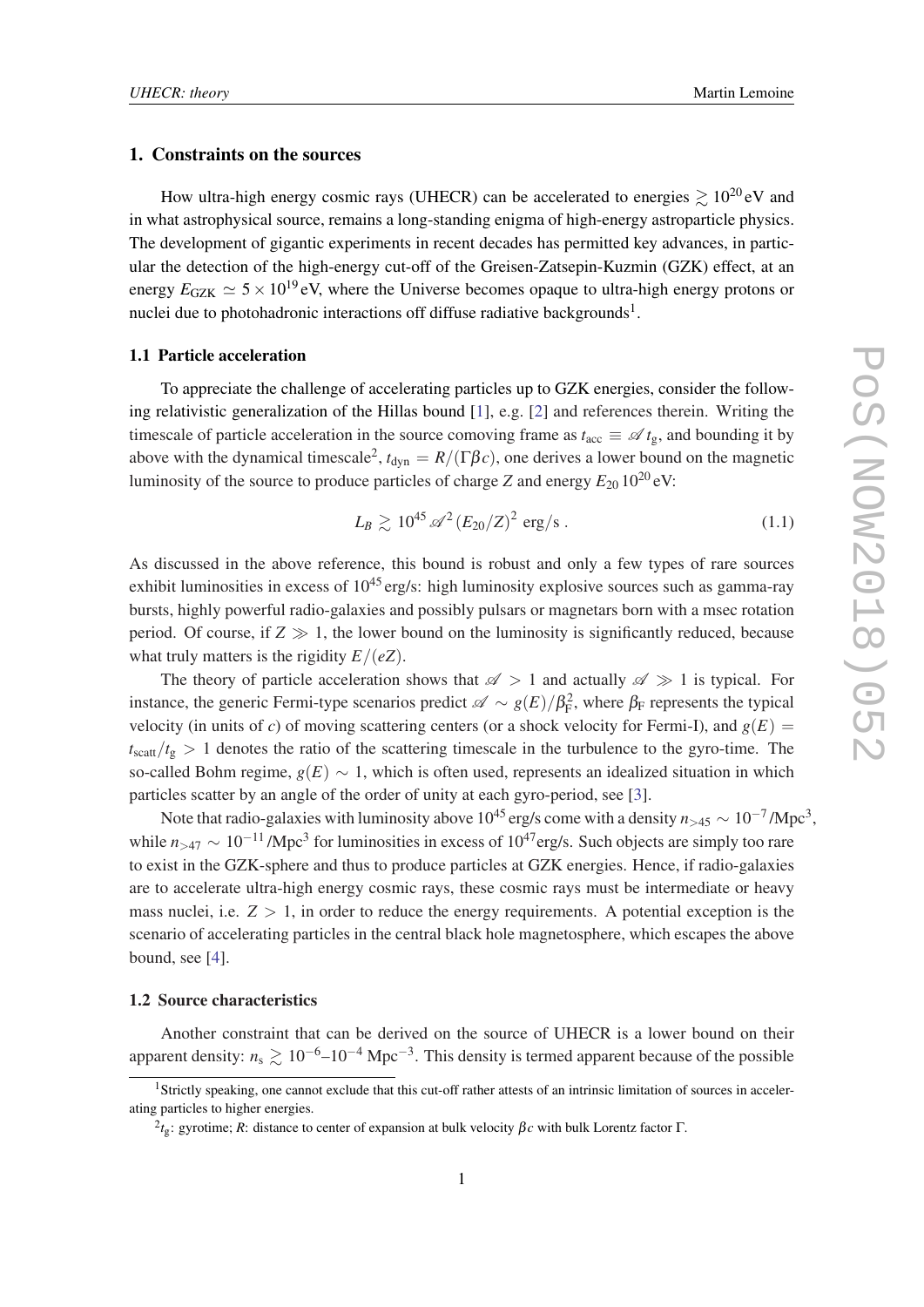effect of intervening magnetic fields on the trajectories of UHECR, e.g. [\[5\]](#page-3-0). This bound on the density derives from the near isotropic and non-repeating pattern of arrival directions, more specifically from the lack of multiplets of events which would be expected for lower source densities [[6\]](#page-3-0).

Another constraint bounds by below the energy output per source in UHECR. The comparatively short lifetime of GZK particles implies that their reservoir in the intergalactic space must be replenished at a high rate, of the order of  $\dot{\varepsilon} \sim 10^{44} \text{ erg/Mpc}^3/\text{yr}$  [\[7\]](#page-3-0). In the case of gamma-ray bursts, with  $\dot{n}_s \sim 10^{-9}$ /Mpc<sup>3</sup>/yr, this necessitates 10<sup>53</sup> erg in UHECR [\[8\]](#page-3-0). For radio-galaxies of density  $n_s = 10^{-7} n_{-7} \text{Mpc}^{-3}$ , this requires  $L_{\text{UHECR}} \sim 3 \times 10^{43} n_{-7}^{-1} \text{erg/s}$ , i.e. a conversion efficiency of already 3%! Considering the whole population of radio-galaxies, as e.g. in [\[9\]](#page-3-0) and assuming that ultra-high energy cosmic rays are heavy nuclei so as to weaken the luminosity constraint, one also derives a conversion factor of a few percent, when accounting for the concomittant injection of protons at energies  $\geq 10^{18}$  eV... The source must therefore channel a sizable fraction of its energy output into the non-thermal population at the highest energies.

# 1.3 Chemical composition

The chemical composition remains poorly known at the highest energies, but recent results by the Pierre Auger Observatory indicate a shift from a light, proton-like composition at 10<sup>18</sup> eV energies to an intermediate composition at sub-GZK energies. This uncertainty is rather embarrassing, because the chemical composition controls most of the phenomenology of this field of research:

• at a given energy *E*, say GZK, the rigidity of a heavy nucleus of charge *Z* is *Z* times smaller than that of a proton; it is thus deflected by angle *Z* times larger, hence the prospects for detecting anisotropies appear dire.

• as discussed above, acceleration scales with rigidity, hence it is somewhat less of a challenge to find a source of  $10^{20}$  eV heavy nuclei than to find a source of  $10^{20}$  eV protons, meaning that the pool of candidates for ultra-high energy nuclei is quite substantially larger than that for protons.

• multi-messenger astronomy is also more pessimistic for heavy nuclei, which produce significantly less secondary messengers (e.g. neutrinos, photons) than light nuclei of a same energy, e.g. [\[10](#page-3-0)].

#### 1.4 Anisotropies

Interestingly, recent experimental results reveal the existence of anisotropies on various scales, even at GZK energies, e.g. the Telescope Array hotspot [[11](#page-3-0)] or the recent Pierre Auger correlation with high-energy source catalogs [[12\]](#page-3-0). As discussed in [\[2\]](#page-3-0), such anisotropies offer a robust onthe-sky test of the chemical composition of UHECR, as follows.

If the anisotropies at  $E_{GZK}$  energies are produced by nuclei of charge  $Z > 1$ , one should observe a stronger anisotropy signal at energies  $E_{GZK}/Z$ , which is associated with the protons of a same rigidity (but smaller energy) emitted by the source [[2](#page-3-0)]. More specifically, defining the signalto-noise ratio  $\Sigma_Z(E)$  of the anisotropy, one can show that the signal-to-noise ratio for protons at  $E_{\text{GZK}}/Z$  is:  $\Sigma_p(E/Z) \gtrsim Z^{-0.85} \frac{N_p}{N_Z}$  $\frac{N_p}{N_Z} \Sigma_Z(E)$ . Since  $N_p/N_Z$ , the ratio of the number of protons to nuclei emitted by the source, is expected to be  $\gg 1$ ,  $\Sigma_p(E/Z) \gg \Sigma_Z(E)$ . Hence the above anisotropy searches should be complemented by searches at lower energies, in the same direction.

The Pierre Auger collaboration has performed this test and found a null result at lower energies [[13](#page-3-0)]. According to [\[14](#page-3-0)], this result indicates that: either the anisotropy pattern at GZK is *not*